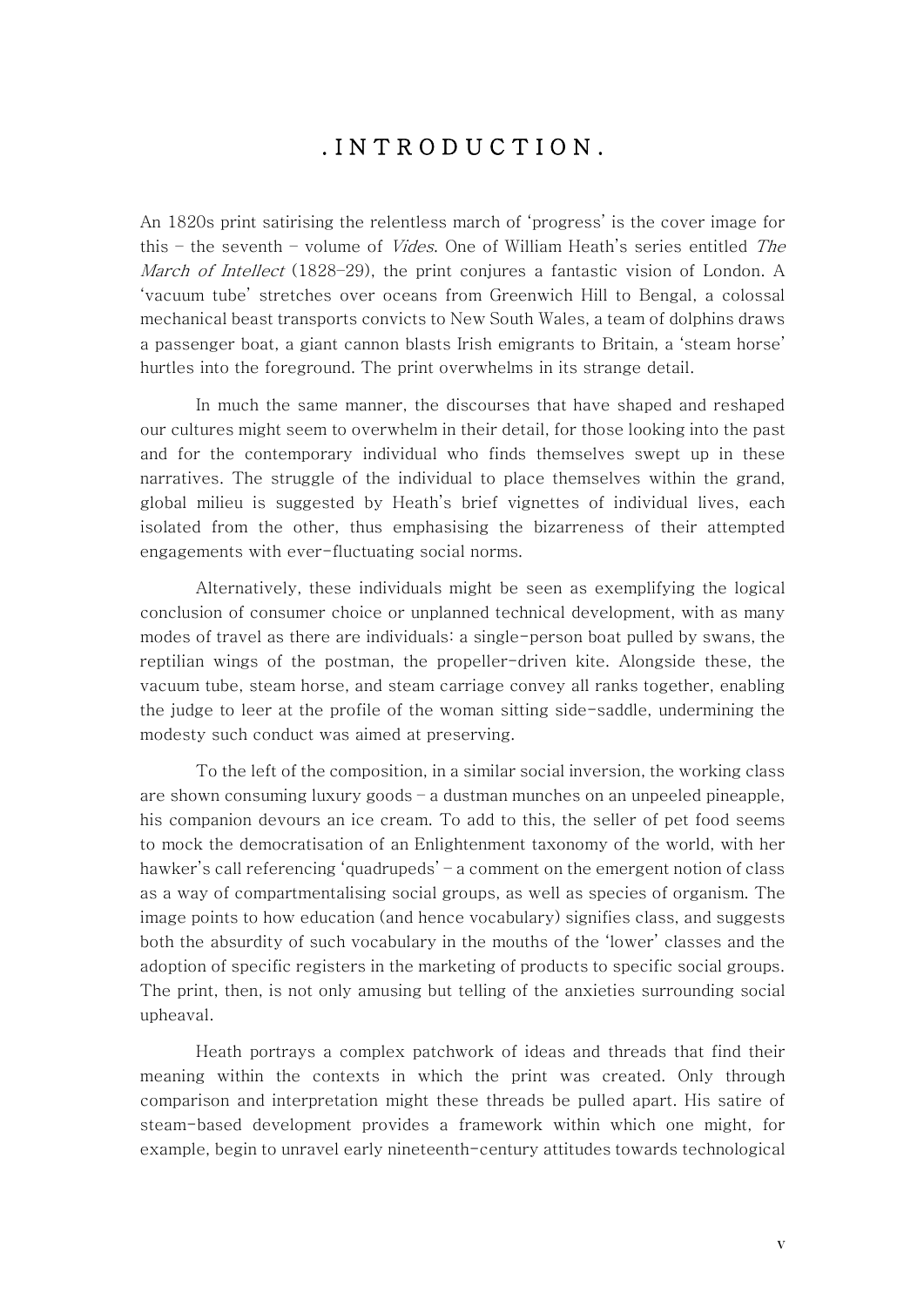advance or liberal Whiggish attitudes to education. Similarly, that Britain's engagement with the wider world provides simultaneous terror and enjoyment might be seen in the anxiety of what one might call domestic 'infection'. That is, as the British gaze turns from the domestic to the foreign, the apprehension of what one might discover in far-flung lands is evident (and, indeed, how these new ideas will 'corrupt' the metropole). Centred in the frame, Heath's fantasy Cathedral, for instance, appears to combine neo-Gothic architecture with borrowed Indian windows and Chinese decorations.

As well as indicative of grand narratives, the print represents the potential of literature and art (and the arts more broadly) to be a response to more concrete developments. Besides being a comment on the risk of exposure to other religions, for example, the design of Heath's Cathedral might also be seen as a comment on the recently-completed Brighton Pavilion. As 'progress' is achieved through the clash of ideologies, the print appears to say, one must be careful not to lose one's identity – indeed England must be wary not to lose itself, through technological advance or through imperial ambition. Such anxieties have still not run their course to this day.

On the other hand, Britain was coming to be defined by its industrial developments and its expansion by trade, settlement and conquest. Technological progress enabled British citizens to reach any part of the world, with military support as needed – all funded via the financial innovation of a national debt, the repayment of which Heath figures as literally a castle in the air. Technology is also shown as the solution to problems created by technology itself, with McAdam's giant steam-driven watering can the proffered solution to the dust created by John McAdam's road construction innovation of the 1820s. Equally, whether the figure in the bottom left is smoking tobacco or opium, the facemask pipe shows engineering skills applied to the intensification of personal interior experience as well as exterior. Meanwhile, medicine is a technology notable for its absence.

This cover image was chosen for its complexity, for its allusions to many threads that have run throughout Britain's history – the individual, the domestic, hierarchical power, the Other. The purpose of interdisciplinary research, and the aim of this collection, is to navigate such webs of meaning by excavating and interrogating seemingly disparate evidence types – literature, art, history, material culture, philosophy – using each to illuminate the other. The articles that follow comprise the interdisciplinary research of students reading for the Master of Studies in Literature and Arts at the University of Oxford. The research is organised into chapters that represent an ever-expanding gaze: how the individual constructs and understands their own identity; how the individual reflects, and responds to, their domestic circumstance and material condition; how social